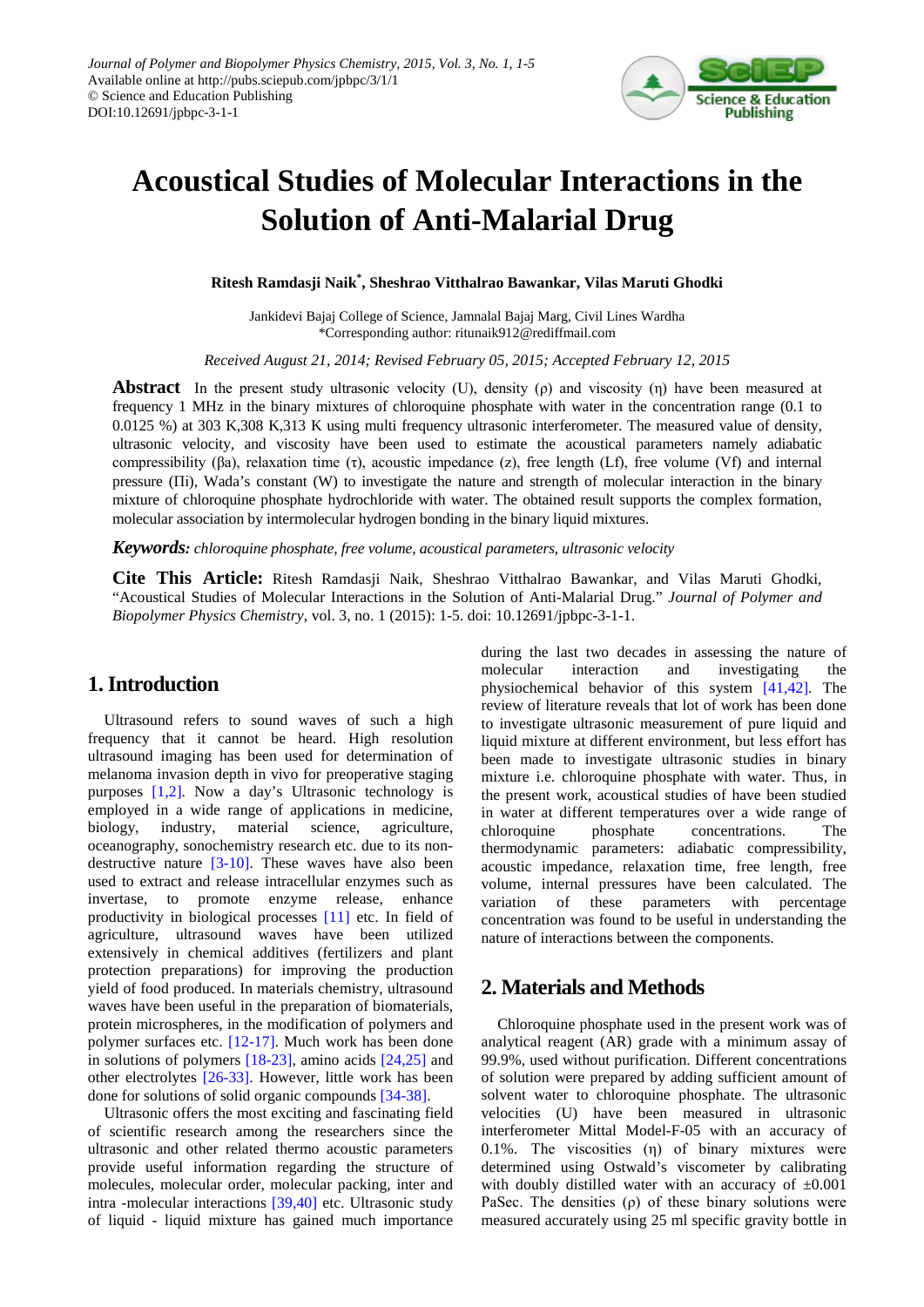an electronic balance, precisely and accurately. The basic parameter U, η, and ρ were measured at various concentrations (0.0125 % to 0.1%) and temperatures (303, 308 & 313 K). The various acoustical parameters were calculated from U,  $\eta \& \rho$  value using standard formulae.

On using ultrasonic velocity, density and viscosity the following acoustical parameters like adiabatic compressibility  $(\beta_a)$ , intermolecular free length  $(L_f)$ , relaxation time  $(T)$ , free volume  $(V<sub>f</sub>)$ , internal pressure  $(\Pi_i)$ , acoustic impedance  $(Z)$ , surface tension(S), attenuation  $(\alpha/f^2)$ , Rao's constant (R), molar volume  $(V_m)$ , cohesive energy (CE) were calculated by applying the known expressions [\[43\].](#page-4-10)

#### **3. Result and Discussion**

The measured values of ultrasonic velocity, density and related thermo-acoustical parameters like adiabatic compressibility  $(\beta_a)$ , intermolecular free length  $(L_f)$ , relaxation time  $(T)$ , free volume  $(V_f)$ , internal pressure  $(\Pi_i)$ , acoustic impedance  $(Z)$ , Wada's constant  $(W)$ , ultrasonic attenuation  $(\alpha/f^2)$ , Rao's constant (R), molar volume  $(V_m)$ ,cohesive energy (CE) of chloroquine phosphate with water at 303K, 308 K, and 313 K temperatures in different concentrations are shown in [Table 1](#page-1-0) and [Table 2.](#page-1-1)

<span id="page-1-0"></span>

| Table T(a), boldtion of chiofoquine phosphate in water at 505 IS. |            |                                 |                  |                                 |                        |                                                |          |  |  |  |
|-------------------------------------------------------------------|------------|---------------------------------|------------------|---------------------------------|------------------------|------------------------------------------------|----------|--|--|--|
| Concentration                                                     | Densitv    | Viscositv                       | Ultrasonic       | Adiabatic compressibility       | Intermolecular free    | Free Volume                                    | Rao's    |  |  |  |
| $(\% )$                                                           | $Kgm^{-3}$ | $x10^{-3}$ (Nsm <sup>-2</sup> ) | Velocity $(m/s)$ | $x10^{-10}$ (m <sup>2</sup> /N) | length $x10^{-11}$ (m) | $x10^{-3}$ (m <sup>3</sup> mol <sup>-1</sup> ) | constant |  |  |  |
| 0.0125                                                            | 987.52     | 0.7913                          | 1525             | 4.311                           | 4.11957                | 111.911                                        | 5.9525   |  |  |  |
| 0.025                                                             | 998.96     | 0.8192                          | 1527             | 4.293                           | 4.11096                | 106.451                                        | 5.9465   |  |  |  |
| 0.05                                                              | 1000.1     | 0.8481                          | 1533             | 4.254                           | 4.09225                | 101.653                                        | 5.9471   |  |  |  |
| 0.1                                                               | 1004.4     | 0.9173                          | 1535             | 4.225                           | 4.07828                | 90.547                                         | 5.9243   |  |  |  |
|                                                                   |            |                                 |                  |                                 |                        |                                                |          |  |  |  |

**Table 1(a). Solution of chloroquine phosphate in water at 303 K.**

<span id="page-1-1"></span>

| Table 1(b). Solution of chloroquine phosphate in water at 308 K. |              |                      |                  |                                 |                        |                                                |          |  |  |  |
|------------------------------------------------------------------|--------------|----------------------|------------------|---------------------------------|------------------------|------------------------------------------------|----------|--|--|--|
| Concentration                                                    | Densitv      | Viscosity $x10^{-3}$ | Ultrasonic       | Adiabatic compressibility       | Intermolecular free    | Free Volume                                    | Rao's    |  |  |  |
| (% )                                                             | $(Kgm^{-3})$ | $(Nsm^{-2})$         | Velocity $(m/s)$ | $x10^{-10}$ (m <sup>2</sup> /N) | length $x10^{-11}$ (m) | $x10^{-6}$ (m <sup>3</sup> mol <sup>-1</sup> ) | constant |  |  |  |
| 0.0125                                                           | 988.36       | 0.7349               | 1515             | 4.408                           | 4.2019                 | 3.9152                                         | 5.994    |  |  |  |
| 0.025                                                            | 990          | 0.7743               | 1520             | 4.372                           | 4.1846                 | 3.6382                                         | 5.991    |  |  |  |
| 0.05                                                             | 990.6        | 0.7939               | 1528             | 4.324                           | 4.1615                 | 3.532                                          | 5.998    |  |  |  |
| 0.1                                                              | 992.08       | 0.8047               | 1531             | 4.300                           | 4.1502                 | 3.227                                          | 5.993    |  |  |  |

**Table 1(c). Solution of chloroquine phosphate in water at 313 K.**

| Concentration<br>(%) | Density<br>$(Kgm^{-3})$ | Viscosity $x10^{-3}$<br>$(Nsm^{-2})$ | Ultrasonic<br>Velocity $(m/s)$ | Adiabatic compressibility<br>$x10^{-10}$ (m <sup>2</sup> /N) | Intermolecular free<br>length $x10^{-11}$ (m) | Free<br>Volume<br>$x10^{-2}$ (m <sup>3</sup><br>$mol-01$ | Rao's<br>constant |
|----------------------|-------------------------|--------------------------------------|--------------------------------|--------------------------------------------------------------|-----------------------------------------------|----------------------------------------------------------|-------------------|
| 0.0125               | 985.4                   | 0.6395                               | 1507                           | 4.468                                                        | 4.2670                                        | 151.31                                                   | 6.002             |
| 0.025                | 987.96                  | 0.6763                               | 1510                           | 4.439                                                        | 4.2530                                        | 139.55                                                   | 5.990             |
| 0.05                 | 988.76                  | 0.7041                               | 1518                           | 4.389                                                        | 4.2289                                        | 132.44                                                   | 5.996             |
| 0.1                  | 991.16                  | 0.7147                               | 1521                           | 4.361                                                        | 4.2155                                        | 129.86                                                   | 5.985             |

| Table 2(a). Solution of chloroquine phosphate in water at 303 K. |                                            |                                                        |                                      |                                                        |                           |                                     |                                                  |  |  |
|------------------------------------------------------------------|--------------------------------------------|--------------------------------------------------------|--------------------------------------|--------------------------------------------------------|---------------------------|-------------------------------------|--------------------------------------------------|--|--|
| Concentration<br>$(\% )$                                         | Internal<br>pressure $x103$<br>$(Nm^{-2})$ | Acoustic<br>Impedance $x103$<br>$(Kg^{-1} m^2 S^{-1})$ | Relaxation<br>time $x10^{-6}$<br>(S) | Ultrasonic<br>attenuation $x10^{-15}$<br>$(s^2m^{-1})$ | Wada's<br>constant $x101$ | Cohesive energy<br>$x103$ (KJ/Mole) | Molar volume<br>$x10^{-3}$ (m <sup>3</sup> /mol) |  |  |
| 0.0125                                                           | 16.227                                     | 1.521                                                  | 2.4476                               | 5.892                                                  | 1.1259                    | 8.3911                              | 517.1                                            |  |  |
| 0.025                                                            | 16.516                                     | 1.525                                                  | 2.5442                               | 6.067                                                  | 1.1250                    | 8.5289                              | 516.4                                            |  |  |
| 0.05                                                             | 16.785                                     | 1.533                                                  | 2.6579                               | 6.200                                                  | 1.1253                    | 8.6579                              | 515.8                                            |  |  |
| 0.1                                                              | 17.495                                     | 1.542                                                  | 2.8946                               | 6.651                                                  | 1.1214                    | 8.9855                              | 513.65                                           |  |  |

**Table 2(b). Solution of chloroquine phosphate in water at 308 K.**

| Concentration<br>(% ) | Internal<br>pressure $x103$<br>$(Nm^{-2})$ | Acoustic<br>Impedance $x10^6$<br>$(Kg^{-1} m^2 S^{-1})$ | <b>Relaxation time</b><br>$x10^{-6}$ (S) | Ultrasonic<br>attenuation $x10^{-15}$<br>$(s^2m^{-1})$ | Wada's constant<br>x10 <sup>1</sup> | Cohesive energy<br>x10 <sup>3</sup><br>(KJ/Mole) | Molar volume<br>$(m^3/mol)$ |
|-----------------------|--------------------------------------------|---------------------------------------------------------|------------------------------------------|--------------------------------------------------------|-------------------------------------|--------------------------------------------------|-----------------------------|
| 0.0125                | 4.7089                                     | 1.497                                                   | 2.2228                                   | 5.632                                                  | 1.1327                              | 2.4575                                           | 521.9                       |
| 0.025                 | 4.8255                                     | 1.505                                                   | 2.3614                                   | 5.866                                                  | 1.1322                              | 2.5145                                           | 521.1                       |
| 0.05                  | 4.8007                                     | 1.514                                                   | 2.4482                                   | 5.917                                                  | 1.1333                              | 2.5425                                           | 520.8                       |
| 0.1                   | 16.5413                                    | 1.519                                                   | 2.619                                    | 6.250                                                  | 1.1325                              | 8.6013                                           | 520                         |

| Table 2(c). Solution of chloroquine phosphate in water at 313 K. |                                            |                                                         |                                |                                                                         |                    |                                         |                                           |  |
|------------------------------------------------------------------|--------------------------------------------|---------------------------------------------------------|--------------------------------|-------------------------------------------------------------------------|--------------------|-----------------------------------------|-------------------------------------------|--|
| Concentration<br>(%)                                             | Internal<br>pressure $x103$<br>$(Nm^{-2)}$ | Acoustic<br>Impedance $x10^6$<br>$(Kg^{-1} m^2 S^{-1})$ | Relaxation time<br>$x10^6$ (S) | Ultrasonic attenuation<br>$x10^{-10}$ (s <sup>2</sup> m <sup>-1</sup> ) | Wada's<br>constant | Cohesive energy<br>$x10^3$<br>(KJ/Mole) | Molar volume<br>$x10^{-3}$<br>$(m^3/mol)$ |  |
| 0.0125                                                           | 15.039                                     | 1.485                                                   | 1.9082                         | 4.995                                                                   | 1.134              | 7.8502                                  | 523.5                                     |  |
| 0.025                                                            | 15.4742                                    | 1.492                                                   | 2.0313                         | 5.237                                                                   | 1.132              | 8.0791                                  | 522.1                                     |  |
| 0.05                                                             | 15.7569                                    | 1.501                                                   | 2.1387                         | 5.361                                                                   | 1.133              | 8.2167                                  | 521.7                                     |  |
| 0.1                                                              | 15.8841                                    | 1.508                                                   | 2.1851                         | 5.398                                                                   | 1.131              | 8.2676                                  | 520.5                                     |  |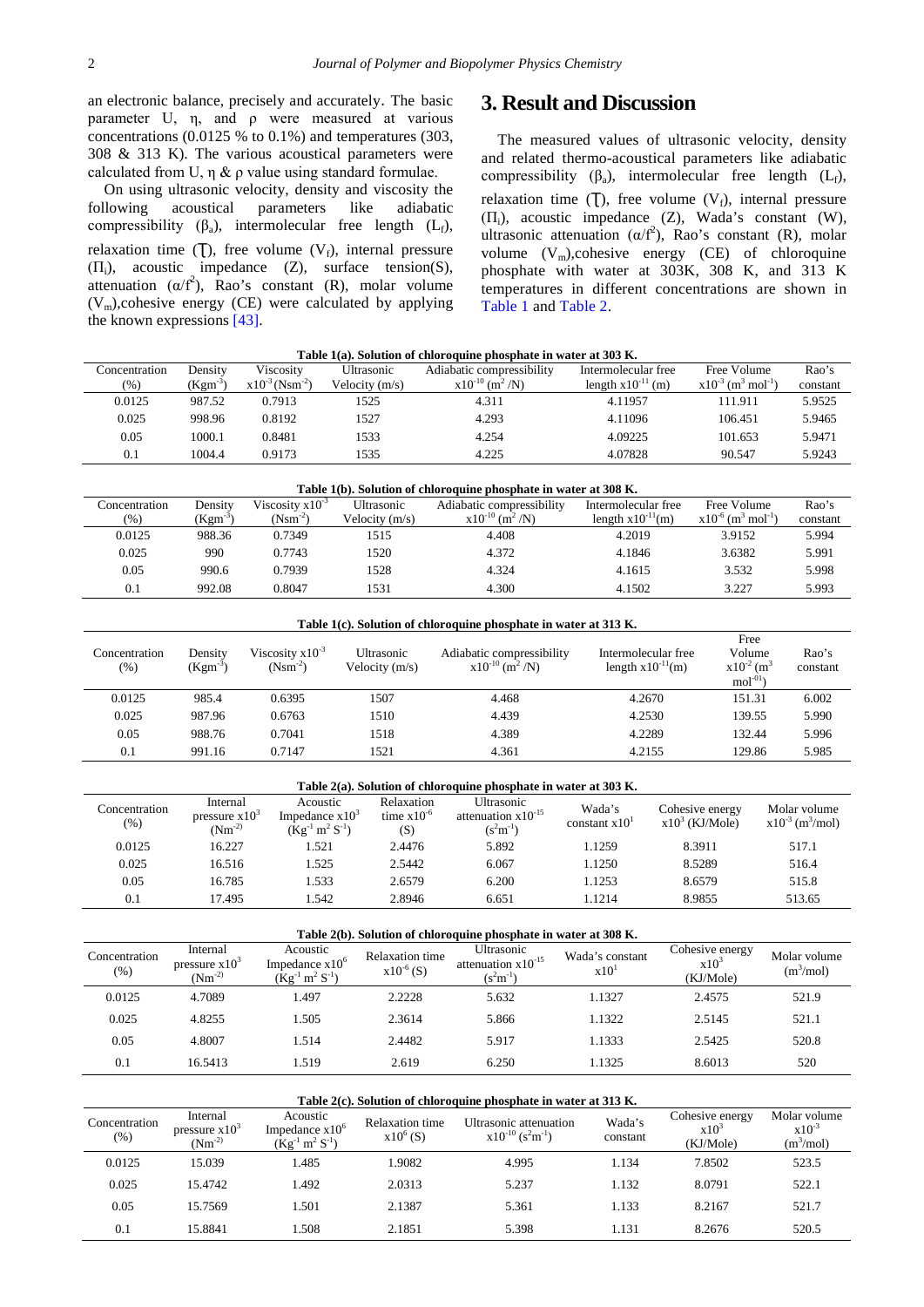<span id="page-2-0"></span>





**Figure 2.** Variation of viscosity and adiabatic compressibility with concentration and temperature.







**Figure 4.** Variation of Rao's constant and Internal pressure with concentration and temperature.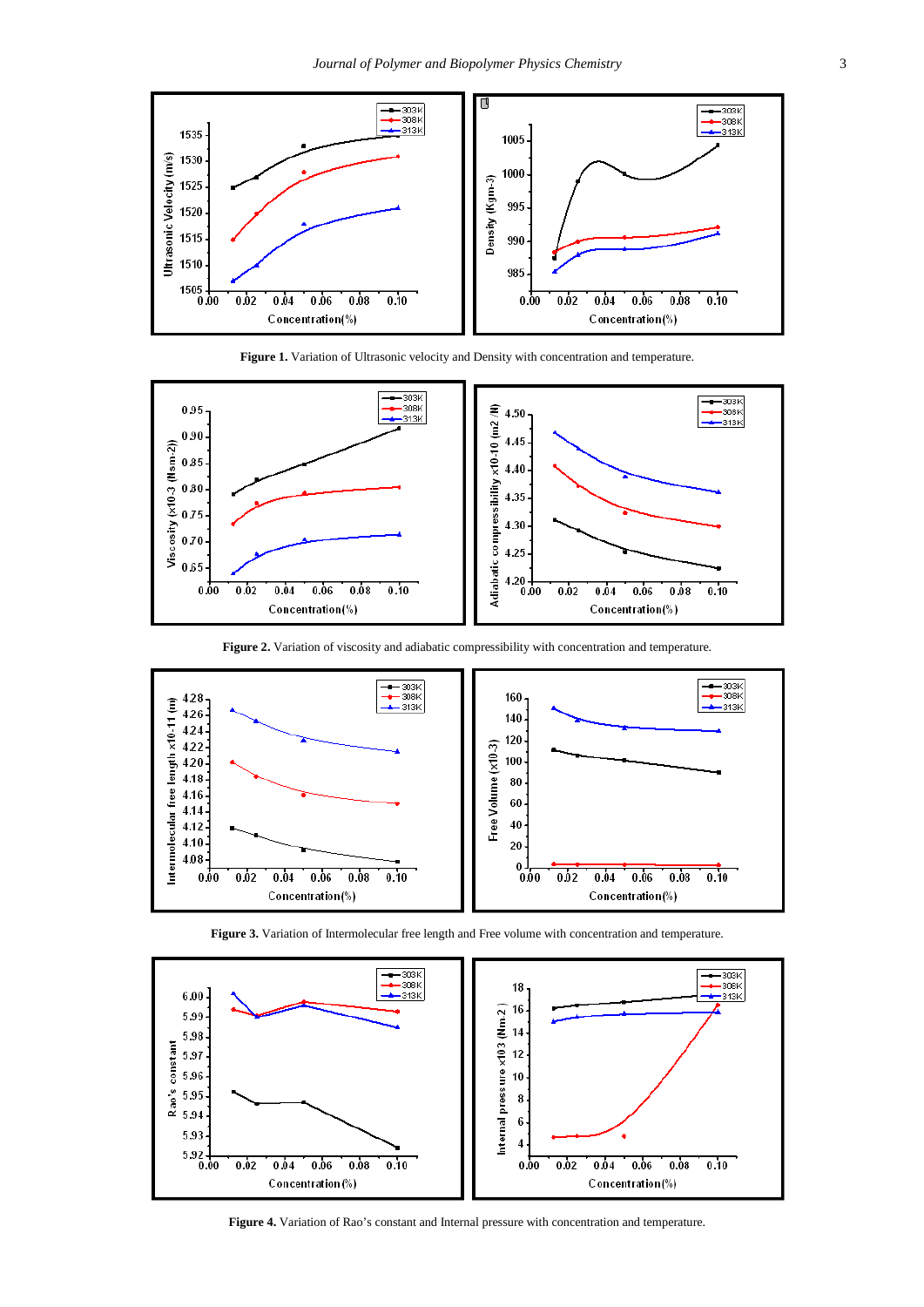





**Figure 6.** Variation of Wada's constant and cohesive energy with concentration and temperature

<span id="page-3-0"></span>

**Figure 7.** Variation of molar volume and Relaxation time with the concentration and temperature

The variation of acoustical parameters with concentrations and temperature is shown graphically in [Figure 1](#page-2-0) to [Figure 7.](#page-3-0)

It is observed that ultrasonic velocity and acoustic impedance show nonlinear increasing variation with increase in molar concentration. This indicates that the complex formation and intermolecular weak association which may be due to hydrogen bonding. Thus complex formation can occur at these molar concentrations between the component molecules. Adiabatic compressibility (βa) shows an inverse behavior compared to the ultrasonic velocity. Adiabatic compressibility decreases with increase in concentration of chloroquine phosphate. The decrease in compressibility implies that there is an enhanced molecular association in the system with increase in solute concentration. The opposite trend of ultrasonic velocity and adiabatic compressibility indicate that the association among interacting chloroquine phosphate and water molecules. In the present system of aqueous chloroquine phosphate, free length varies nonlinearly with increase in molar concentration which suggests the significant interaction between solute and solvent due to which structural arrangement is also affected. Relaxation time decreases with increase in concentration. Nonlinear trend of density with concentration indicates the structure-making and breaking property of solvent due to the formation and weakening of H-bonds. The free volume increases and internal pressure decreases with increases in molar concentration indicate the association through hydrogen bonding. It shows the increasing magnitude of interaction between the chloroquine phosphate and water.